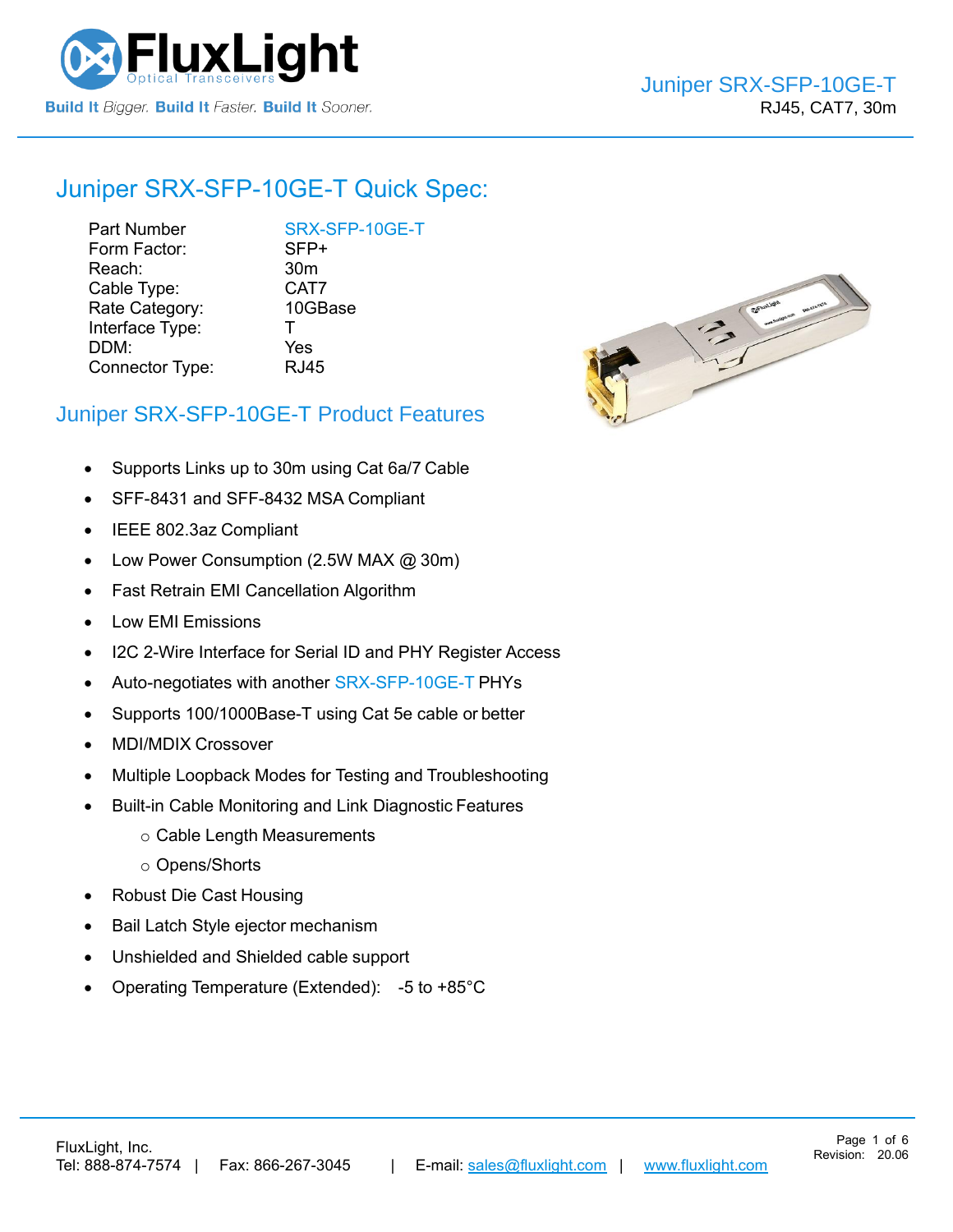

# Juniper [SRX-SFP-10GE-T](https://www.fluxlight.com/SRX-SFP-10ge-t/) Electrical PIN Definitions

| <b>PIN</b>       | Logic    | <b>Symbol</b>   | <b>Name/Description</b>                                 | <b>Plug</b><br><b>Sequence</b> | <b>Note</b>  |
|------------------|----------|-----------------|---------------------------------------------------------|--------------------------------|--------------|
| $\mathbf{1}$     |          | VeeT            | <b>Transmitter Ground</b>                               | $\mathbf{1}$                   | 1            |
| 2                | LVTTL-O  | Tx_Fault        | <b>Transmitter Fault</b>                                | 3                              |              |
| 3                | LVTTL-I  | Tx_Disable      | <b>Transmitter Disable</b>                              | 3                              |              |
| $\overline{4}$   | LVTT-I/O | <b>SDA</b>      | 2-wire Serial Interface Data Line                       | 3                              |              |
| 5                | LVTT-I/O | SCL             | 2-Wire Serial Interface Clock                           | 3                              |              |
| 6                |          | Mod_ABS         | Module Absent, connect to VeeT or<br>VeeR in the module | 3                              |              |
| $\overline{7}$   | LVTTL-I  | RS <sub>0</sub> | Rate Select 0                                           | 3                              |              |
| $\bf 8$          | LVTTL-O  | Rx-LOS          | Receiver Loss of Signal Indication                      | 3                              |              |
| $\boldsymbol{9}$ | LVTTL-I  | RS1             | Rate Select 1                                           | 3                              |              |
| 10               |          | VeeR            | <b>Receiver Ground</b>                                  | $\mathbf{1}$                   | 1            |
| 11               |          | VeeR            | <b>Receiver Ground</b>                                  | $\mathbf{1}$                   | 1            |
| 12               | CML-O    | RD-             | Receiver Inverted Data Output                           | 3                              |              |
| 13               | CML-O    | $RD+$           | Receiver Non-Inverted Data Output                       | 3                              |              |
| 14               |          | VeeR            | <b>Receiver Ground</b>                                  | $\mathbf{1}$                   | 1            |
| 15               |          | <b>VccR</b>     | Receiver 3.3V Supply                                    | $\overline{2}$                 |              |
| 16               |          | VccT            | Transmitter 3.3V Supply                                 | $\overline{2}$                 |              |
| 17               |          | VeeTTD+         | <b>Transmitter Ground</b>                               | $\mathbf{1}$                   | $\mathbf{1}$ |
| 18               | CML-I    | $TD+$           | Receiver Inverted Data Output                           | 3                              |              |
| 19               | CML-I    | TD-             | Transmitter Inverted Data Input                         | 3                              |              |
| 20               |          | VeeT            | Module Transmitter Ground                               | 1                              | 1            |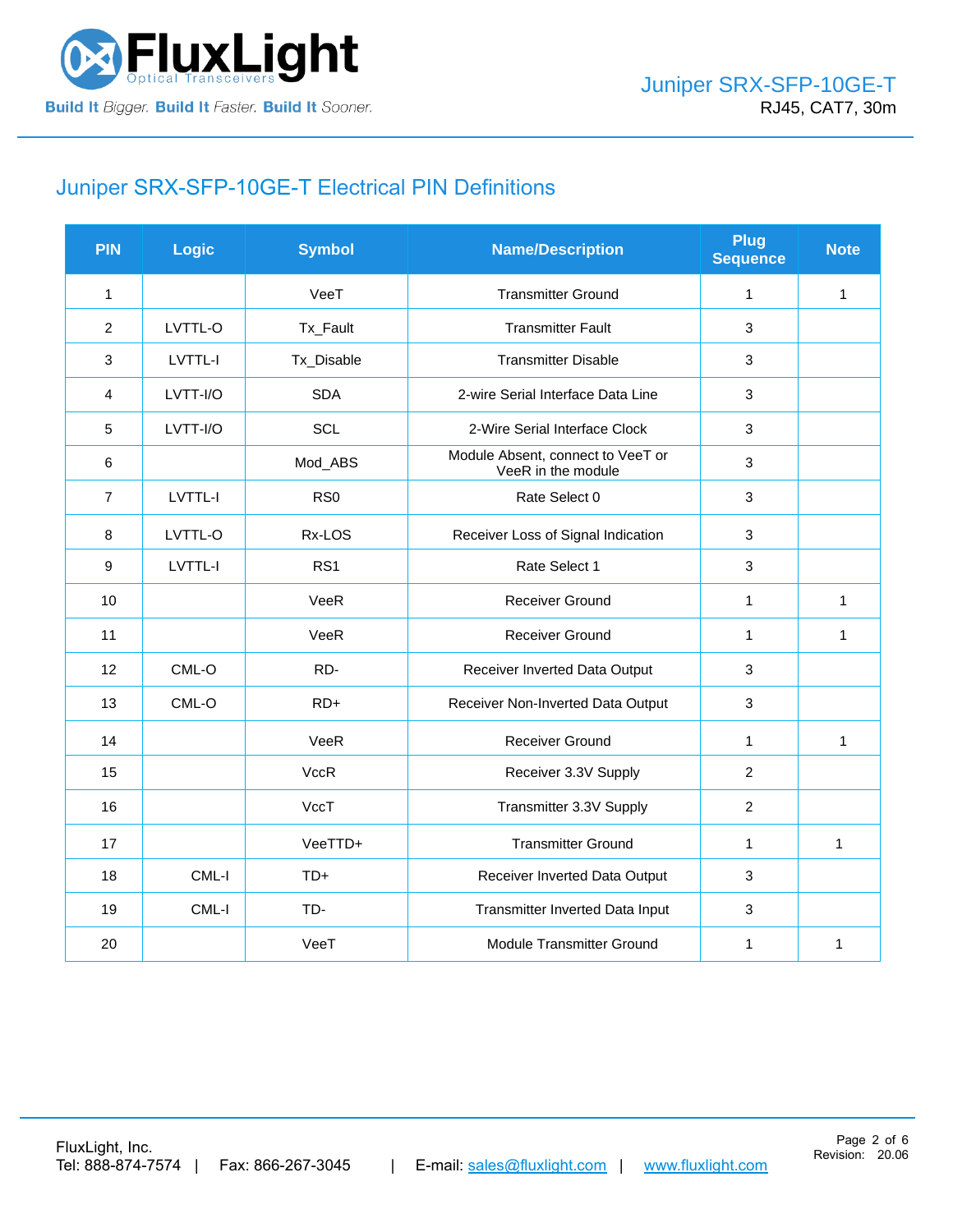

### Juniper [SRX-SFP-10GE-T](https://www.fluxlight.com/SRX-SFP-10ge-t/) Latch Requirements

The SFP transceiver latch should be mechanically robust and designed to prevent unintentional unlatching during insertion or extraction of the transceiver cable. The transceiver is designed with a "Bail type ejector latch mechanism" that allows the SFP module to be easily released from the cage, when the adjacent SFP ports in both rows are also populated and regardless of whether the SFP module is placed in the lower or upper row. The latch shall also pass the "wiggle" RJ45 connector stress test.

| <b>Measurement</b>                           | Min | <b>Max</b> | <b>Units</b>   | <b>Comments</b>                                                                                       |  |  |
|----------------------------------------------|-----|------------|----------------|-------------------------------------------------------------------------------------------------------|--|--|
| SFP transceiver insertion                    | N/A | 18         | <b>Newtons</b> | Measure without the force from any cage kick-out springs.<br>Module to be inserted into nominal cage. |  |  |
| SFP transceiver extraction                   | N/A | 12.5       | Newtons        | Measure without the force from any cage kick-out springs.<br>Module to be inserted into nominal cage. |  |  |
| SFP transceiver retention                    | 90  | 170        | <b>Newtons</b> | No functional damage to module below 90N.                                                             |  |  |
| Insertion/removal cycles, SFP<br>transceiver | 50  | N/A        | Cycles         | No functional damage to module, cage or connector.                                                    |  |  |

## Absolute Maximum Operating Conditions

| <b>Parameter</b>                 | <b>Symbol</b> | <b>Min</b> | <b>Max</b> | <b>Units</b> | <b>Notes</b> |
|----------------------------------|---------------|------------|------------|--------------|--------------|
| Storage temperature              | <b>Ts</b>     | -40        | 85         | °C           |              |
| Case operating temp (Extended)   | Tc            | -5         | 85         | °C           |              |
| Relative humidity                | <b>RH</b>     | 5          | 95         | %            |              |
| Supply voltage (3.3V)            | Vcc           |            | 3.6        | VDC.         |              |
| Low speed input voltage          |               | $-0.5$     | $Vcc+0.3$  | V            |              |
| Two-wire interface input voltage |               | $-0.3$     | $Vcc+0.5$  | V            |              |

### Recommended Operating Conditions

| <b>Parameter</b>            | <b>Symbol</b> | Min   | Tvp | Max   | Units      | <b>Notes</b> |
|-----------------------------|---------------|-------|-----|-------|------------|--------------|
| Supply voltage (3.3V)       | Vcc           | 3.135 | 3.3 | 3.465 | <b>VDC</b> |              |
| Power (30m @ 25 °C ambient) |               |       | 2.3 | 2.5   | W          |              |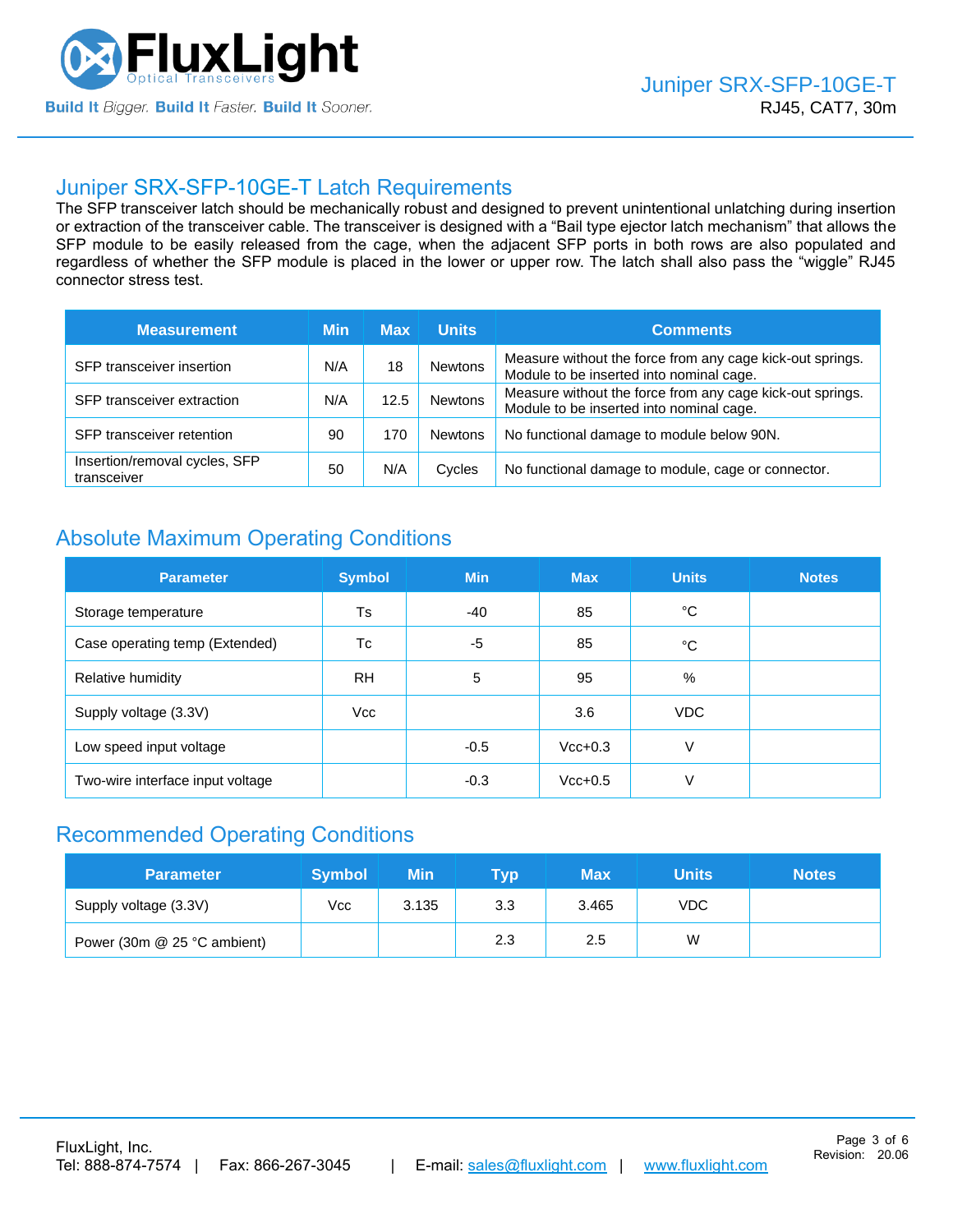

### REGULATORY REQUIREMENTS

The SFP transceiver installed into the host system requires meeting compliance requirements listed in this paragraph. In order to achieve this, the module must be evaluated in considering its use in the equipment designs. Unless otherwise specified, the transceiver module shall meet the current version, at the time of manufacturing, of the applicable EMI/EMC specifications for telecommunication network and information technology/multimedia equipment.

### RADIATED EMISSION (RE)

10.0 KHz – 18.0 GHz is recommended frequency range for radiated emission testing. The 10G Base-T CuSFP transceiver shall meet the applicable FCC Part 15 emission requirements.

10G Base-T CuSFP transceiver minimum emission requirements are:

• Class B radiated emission requirements by using shielded cables at least 4dB margin.

## ELECTROSTATIC DISCHARGE (ESD)

In addition, the CuSFP module or host platform shall not show susceptibility to conducted immunity when applied to the interface cable per the requirements of IEC 6100-4-2:

- Contact ESD only to the accessible portions of the module (i.e. front panel connector receptacle). 8 kV Air Discharge and 4 kV – Contact discharge.
- Criteria B (see paragraph 6.7 for Criteria's definition) should be used as a measurable effect from ESD applied (25 discharges by polarity – both air/contact) to the system used with CuSFP modules

## TRAFFIC GENERATION AND SUSCEPTIBILITY CRITERIA

#### TRAFFIC GENERATION AND MONITORING.

A minimum 50% utilization will should be established for preliminary investigation when possible, with final evaluation being performed with a worst-case utilization.

#### SUSCEPTIBILITY CRITERIA

The disturbances will be applied to the system as a whole. Data losses will be reported according to the following performance criteria.

#### PERFORMANCE CRITERIA A

During the test and after the test, system with Cu SFP module shall continue to operate:

- Without degradation resulting in no greater than 1% of packets per second dropped,
- With zero requests for retry, beyond requests resulting from the 1% per second allowable data loss
- With no degradation in the data transmission rate, beyond requests resulting from the 1% per second allowable data loss
- Without protocol failure
- Without loss of link
- Without alarm signaling triggered.

#### *Monitoring Method*

The Traffic Generator will be monitored. The link, speed, retry rates, etc. during the test will be reviewed by equipment status logs after the test, and monitored by LED observation during the test.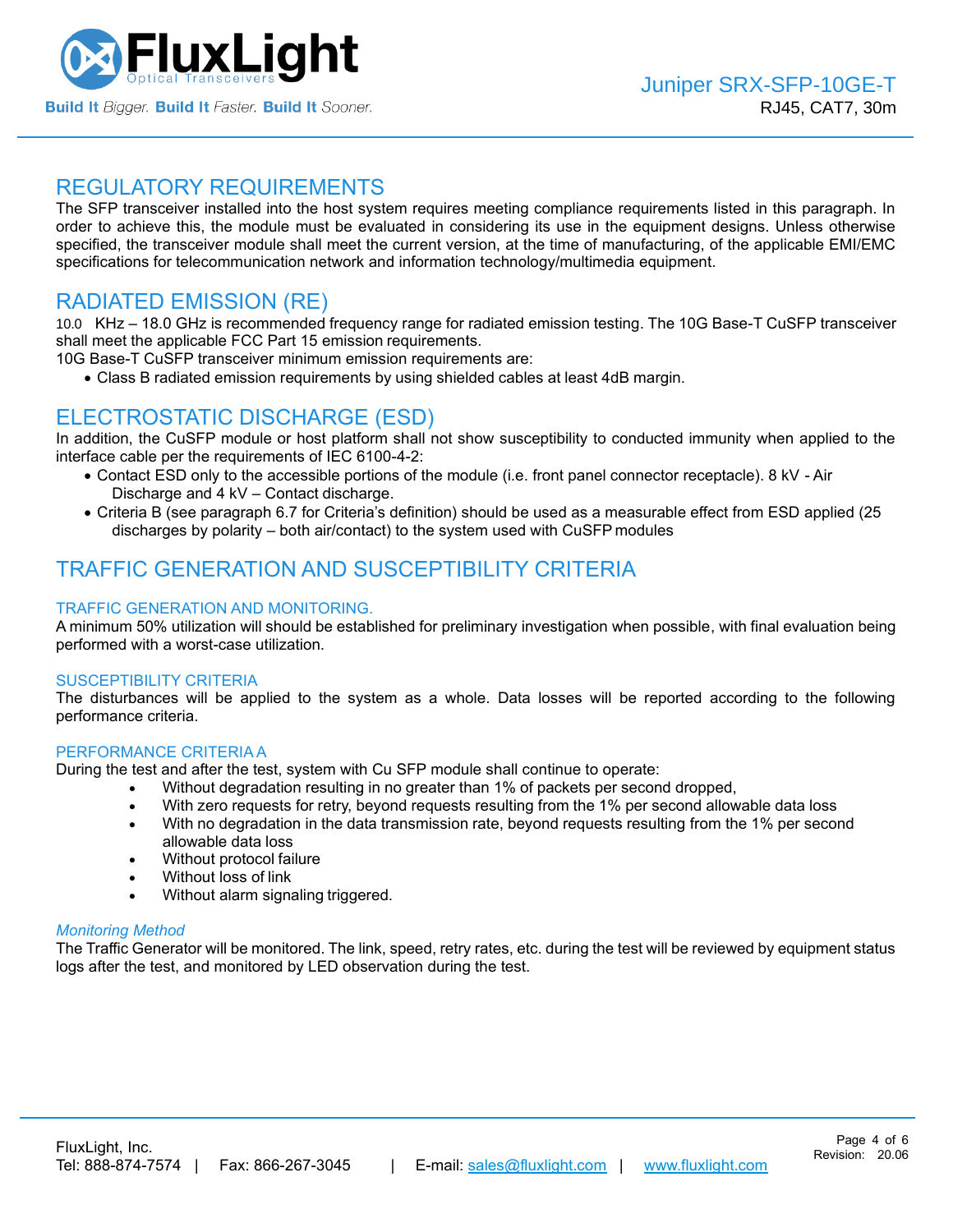

#### PERFORMANCE CRITERIA B

Error rate, request for retry and speed of data transmission rate may be degraded during the application of the test. Degradation of the performance as described in criteria A is permitted provided that the normal operation of the EUT is selfrecoverable to the condition immediately before the application of the test. In these cases, operator response is not permitted to re-initiate an operation.

#### *Monitoring Method*

The Traffic Generator will be monitored. The link, speed, retry rates, etc. during the test will be reviewed by equipment status logs after the test, and monitored by LED observation during the test.

#### PERFORMANCE CRITERIA C

Degradation of the performance as described in criteria A is permitted provided that the normal operation of the EUT is selfrecoverable to the condition immediately before the application of the test or can be restored after the test by the operator.

#### *Monitoring Method:*

The Traffic Generator will be monitored. The link, speed, retry rates, etc. during the test will be reviewed by equipment status logs after the test, and monitored by LED observation during the test.

#### FLAMMABILITY

The PCB of the SFP module shall be min. V-0 UL flame rated. Applicable standards: UL/CSA 60950 and IEC 60950.

### ENVIRONMENTAL AND QUALITY REQUIREMENTS

#### ACCELERATED AGING

The SFP+ transceiver module shall be subjected to an accelerated aging test that exposes the module to 85C case temperature while being powered at 3.3V for 2000 hours.

#### *Failure criteria*

The product is considered to have failed this test if any of the following occurred:

- 1. Failure of test unit to perform ping or traffic test.
- 2. Excessive corrosion of components.

#### RELATIVE HUMIDITY (NON-OPERATIONAL)

The SFP+ transceiver module shall be subjected to the temperature and humidity profile as per MIL STD 202G Method 103B,

#### *Test description*

The module shall be subjected to the temperature and humidity profile of 85C/85% RH for 1000 hours. The product shall be non- operational during this entire period.

#### *Failure criteria*

The product is considered to have failed this test if any of the following occurred:

- 1. Failure of test unit to perform ping or traffic test.
- 2. Excessive corrosion of components.